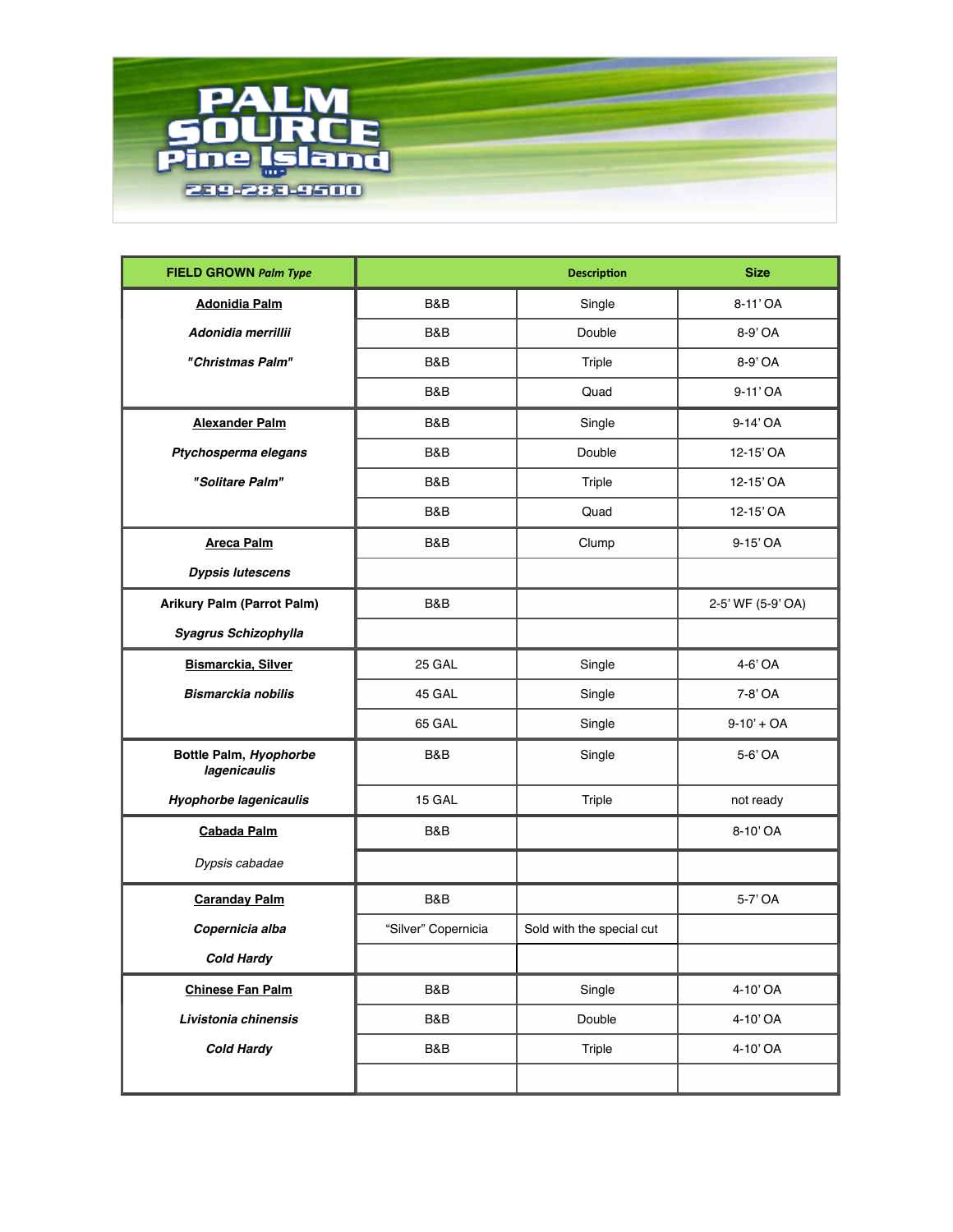

| <b>FIELD GROWN Palm Type</b>                          |               | <b>Description</b> | <b>Size</b> |
|-------------------------------------------------------|---------------|--------------------|-------------|
| <b>Madagascar Cold Tolerant</b><br>Coconut look-alike | B&B           | Single             | 8-10'OA     |
| Beccariophoenix Alfredo                               |               |                    |             |
| <b>Coconut, Green Malayan</b>                         | B&B           | Single             | $1-5'$ CT   |
| Cocos nucifera                                        | B&B           | Single             | 6-14' GW    |
| <b>Coconut, Maypan</b>                                | B&B           | Single             | $1-6'$ GW   |
| Cocos nucifera                                        | B&B           | Single             | 7-22' GW    |
| <b>Dwarf Sugar Palm</b>                               | B&B<br>Clump  |                    | 8-16' OA    |
| Arenga engleri                                        | limited stock |                    |             |
| <b>Cold Hardy</b>                                     |               |                    |             |
| European Fan Palm                                     | B&B<br>Clump  |                    | 3-7' OA     |
| <b>Chamaerops humilis</b>                             |               |                    |             |
| <b>Cold Hardy</b>                                     |               |                    |             |
| <b>Fishtail Palm</b>                                  | B&B           | Clump              | 12' OA      |
| Caryota mitis                                         | limited stock |                    |             |
| <b>Florida Thatch Palm</b>                            | B&B           | Single             | 4-10' OA    |
| Thrinax radiata                                       | B&B           | Double             | 8-10'OA     |
|                                                       | B&B           | Triple             | 4-10'OA     |
| <b>Foxtail Palm</b>                                   | B&B           | Single             | 12-16' OA   |
| Wodyetia bifurcata                                    | B&B           | <b>Triples</b>     | 9-10'OA     |
|                                                       | B&B           | 5 stem             | 9-12' OA    |
|                                                       | B&B           | 6 stem             | 9-12' OA    |
| <b>Lady Palm</b>                                      | 7 GAL         | Single             | $2'$ OA     |
| Rhapis excelsa                                        |               |                    |             |
| Nitida Palm                                           | B&B           |                    | 6-7' OA     |
| Livistona nitida                                      |               |                    |             |
| <b>Cold Hardy</b>                                     |               |                    |             |
|                                                       |               |                    |             |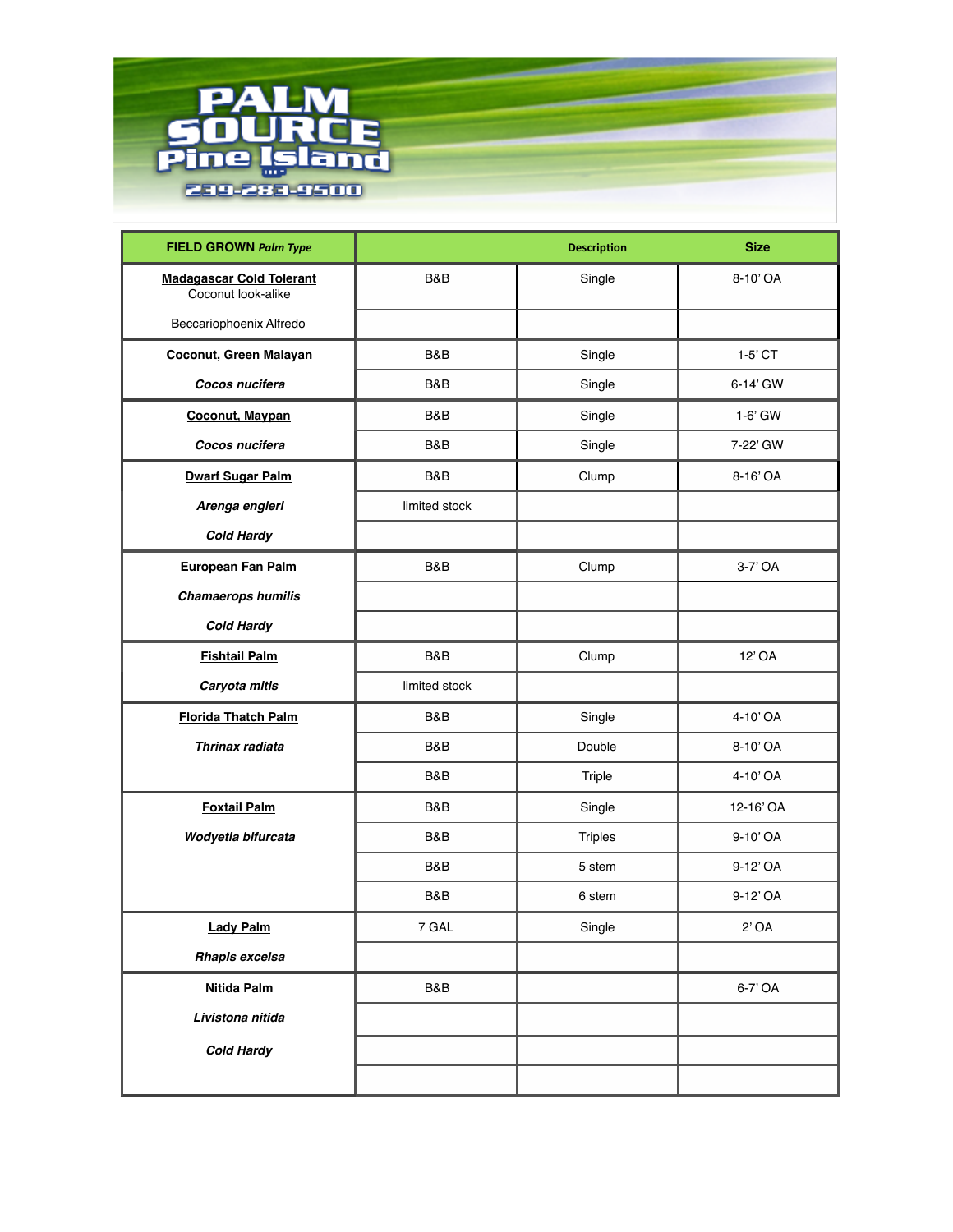

| <b>FIELD GROWN Palm Type</b>                    |                                                                                             | <b>Size</b> |                                |
|-------------------------------------------------|---------------------------------------------------------------------------------------------|-------------|--------------------------------|
| Old Man Palm                                    | 25 GAL                                                                                      | Single      | $3'$ OA                        |
| Cocothrinax crinita                             |                                                                                             |             |                                |
| <b>Paurotis Palm</b>                            | <b>B&amp;B</b>                                                                              | Clump       | 9-14' OA                       |
| Acoelorrhaphe wrightii                          |                                                                                             |             |                                |
| <b>Cold Hardy</b>                               |                                                                                             |             |                                |
| Piccabeen Palm                                  | B&B                                                                                         | Single      | 10-18' OA                      |
| Archontophoenix Cunninghamiana                  | <b>B&amp;B</b>                                                                              | Double      | 8-14' OA                       |
|                                                 | <b>B&amp;B</b>                                                                              | Triple      | 8-14' OA                       |
| <b>Pindo Palm</b>                               | <b>B&amp;B</b>                                                                              | Single      | 6-10'OA                        |
| <b>Butia capitata</b>                           |                                                                                             |             |                                |
| <b>Ponytail Palm</b>                            | 15 GAL                                                                                      |             | $3'-5'$ OA                     |
| Beaucarnea recurvata                            |                                                                                             |             |                                |
| Pygmy Date (see Roebelinii)                     |                                                                                             |             |                                |
| "Fluffs"                                        | <b>B&amp;B</b>                                                                              | Single      | 12-16' OA                      |
| A cross between a Reclinata<br>and a Roebelinii | Looks like an oversized Roebelenii with an<br>8-10" diameter trunk and about 8' long fronds |             |                                |
| Roebelenii Palm                                 | B&B<br>Single                                                                               |             | 5-10'OA                        |
| Phoenix roebelenii                              | <b>B&amp;B</b>                                                                              | Double      | 4-7 OA                         |
| "Pygmy Date Palm"                               | <b>B&amp;B</b>                                                                              | Triple      | 4-7' OA                        |
| <b>Royal Palm</b>                               | <b>B&amp;B</b>                                                                              | Single      | 2' GW,<br>approx. 14-16' OA    |
| Roystonea regia                                 | B&B<br>Single                                                                               |             | 3' GW<br>approx. 16-18' OA     |
| "Cuban Royal Palm"                              | B&B                                                                                         | Single      | 4" GW,<br>approx. 19-21' OA    |
|                                                 | B&B                                                                                         | Single      | 5' GW,<br>approx. 20-24' OA    |
|                                                 | B&B                                                                                         | Single      | 6-8' GW,<br>approx. 24-25'+ OA |
|                                                 | B&B                                                                                         | Single      | 20-22' GW, (25-40' OA)         |
|                                                 |                                                                                             |             |                                |